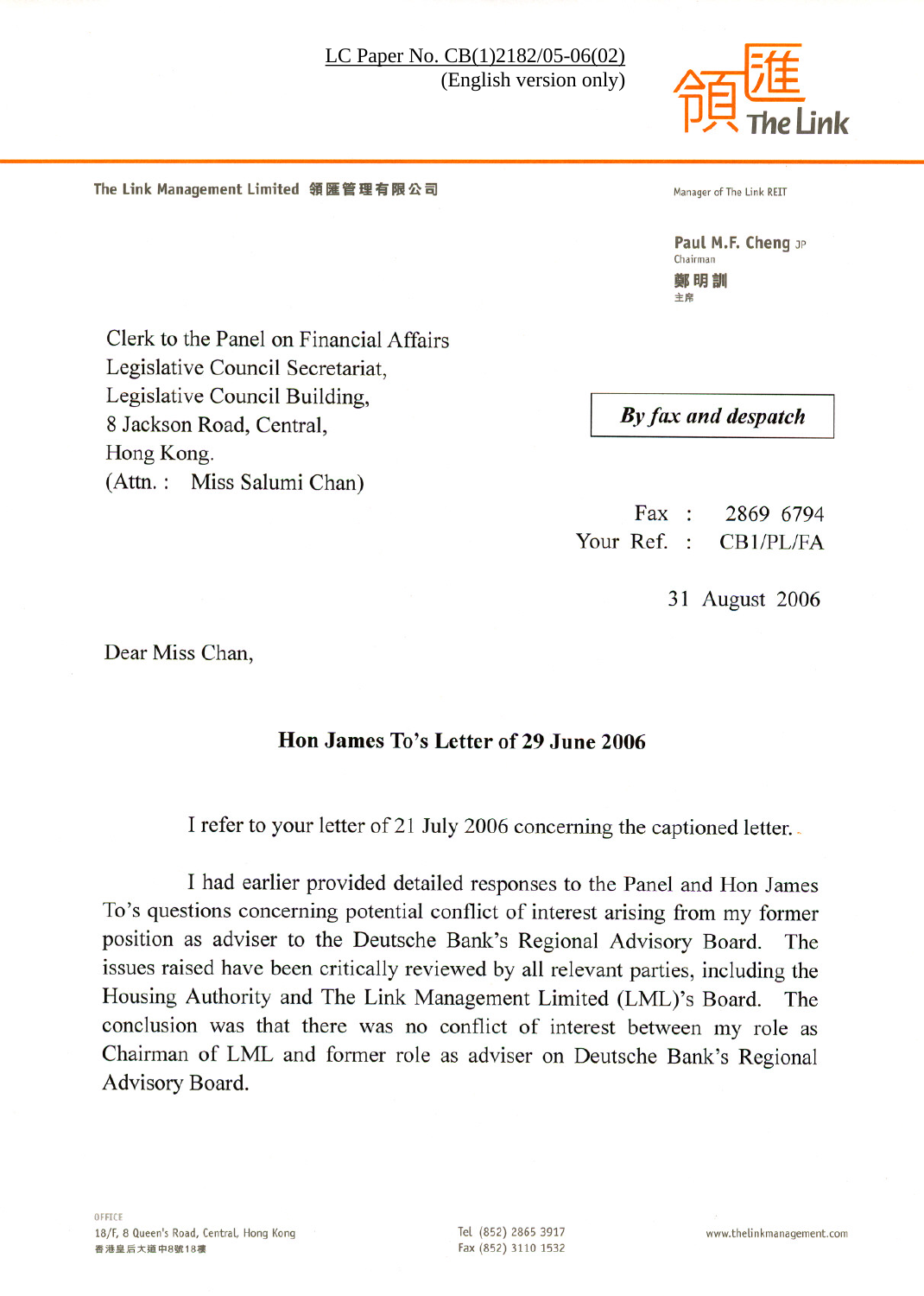My written response to Hon James To's questions is attached. As a former legislator, I obviously understand and have every respect for legislators' work. Since I have already provided detailed answers, I do not feel that my attendance to be necessary. I wish, however, to say that I am declining your invitation to attend the Panel meeting as a matter of principle, and not out of being disrespectful.



(Paul Cheng Ming-fun) Chairman, Board of Director

Hon Bernard CHAN, JP (Chairman)  $cc$ : Hon James TO Kun-sun Secretary for Housing, Planning and Lands  $(Fax: 2537 5139)$ Secretary for Financial Services and the Treasury  $(Fax: 2147 3873)$ Director of Housing  $(Fax: 2762 1110)$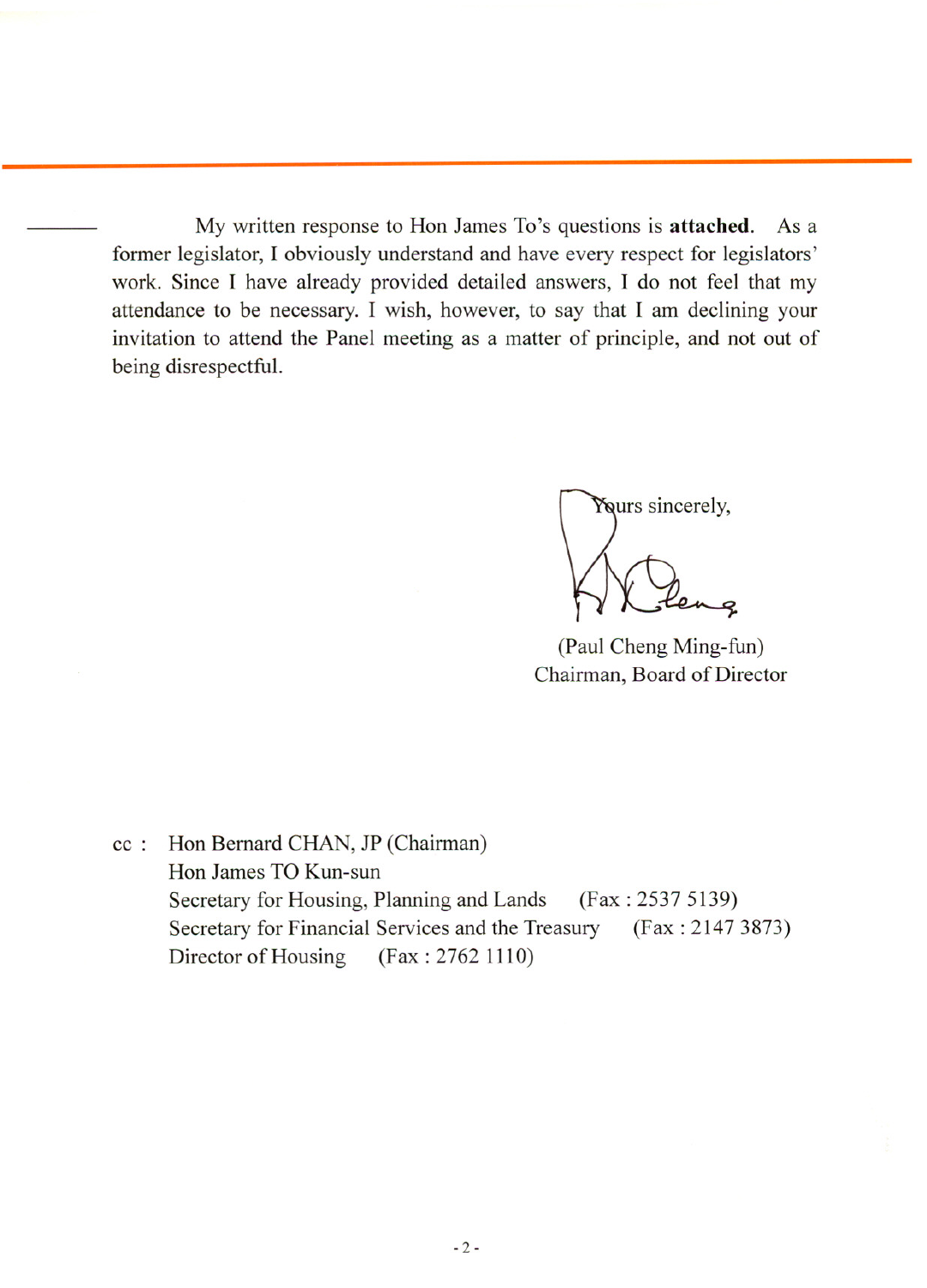## Reply to Hon James To's Letter of 29 June 2006

### **Question 1**

- (a) Mr. CM Leung was consulted verbally in March 2005 and informed in general terms about the nature of the adviser position, that the position did not have any executive functions. The question of remuneration was not raised.
- $(b)$  Yes.
- The question of remuneration was not raised as it was not a  $(c)$  No. relevant consideration. The adviser position did not involve any day-to-day operations and DB was not involved in the then IPO process and it was not providing any services to the Hong Kong Housing Authority (HA) or The Link Management Limited (LML) or The Link REIT.
- (d) No, as explained in (c) above.
- The Board was informed that the adviser position was remunerated  $(e)$ on 5 January 2006. The Administration was not informed until the information was disclosed to the Panel at its meeting in April 2006.

### **Question 2**

- No, see answer to question  $1(a)$  above. After receiving no objection  $(a)$ from Mr. CM Leung, the LML management was informed accordingly. The adviser position was then included in my bio-data on LML's website on 1 April, 2005.
- The adviser position did not have any executive functions and the  $(b)$ question of potential conflict of interest did not arise until DB's disclosure on 7 December, 2005 that it had acquired units in The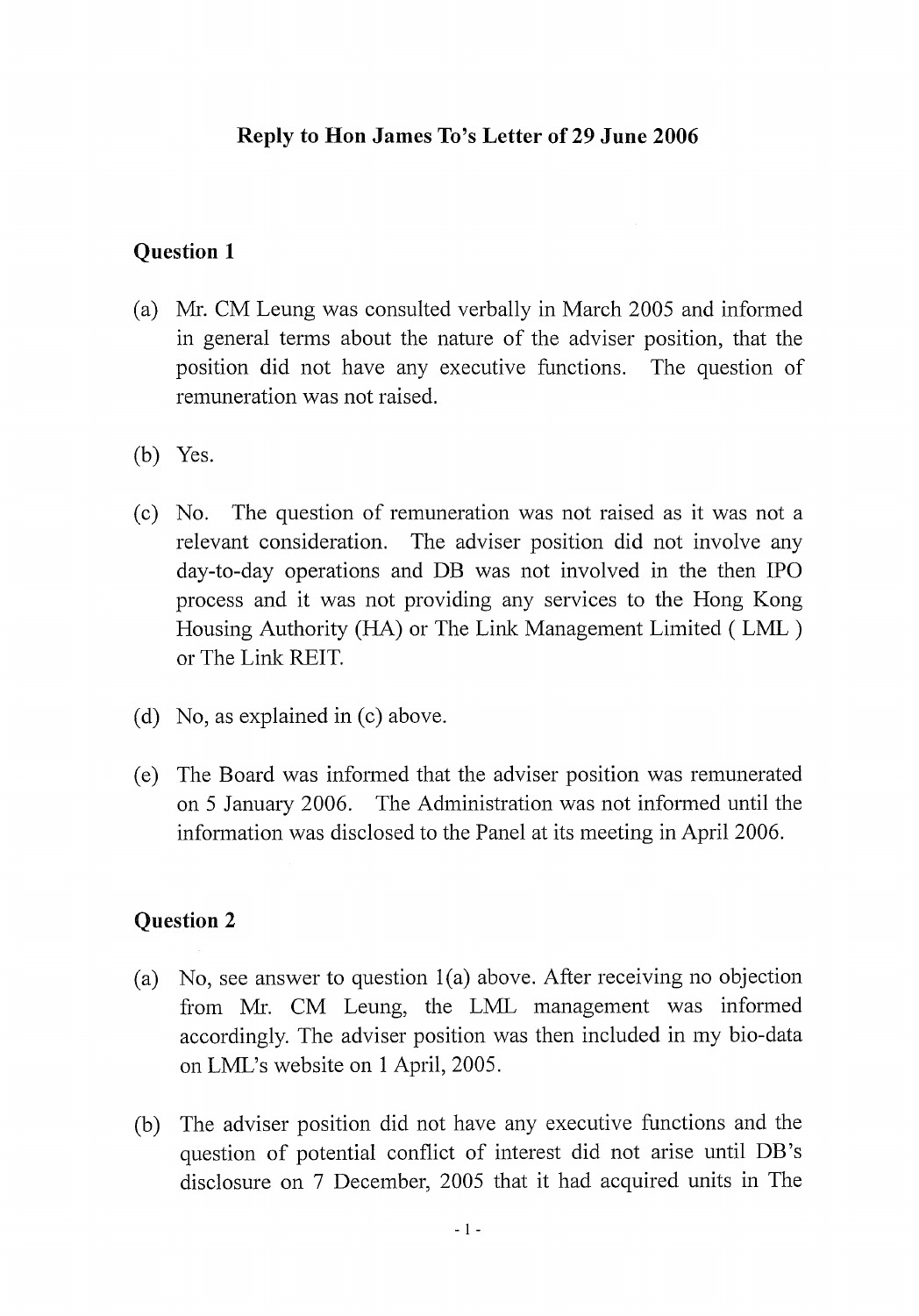Link REIT. The terms of reference of the Advisory Board were circulated at the Board meeting on 9 December 2005.

 $(c)$ Yes. The adviser position was not involved in DB's day-to-day operations. DB was not involved in the then IPO process and it did not provide any services to HA or LML or The Link REIT.

# **Question 3**

There was no question of withholding any information about the No. adviser position from Mr. CM Leung nor the LML Board. As explained above, the question of remuneration was not a relevant consideration as the adviser position was not involved in DB's day-to-day operations. DB was not involved in the then IPO process and it was not providing any services to HA or LML or The Link REIT.

# **Question 4**

The question of the perception of potential conflict of interest arose No. only after DB's disclosure in early December 2005 that it had acquired units of The Link REIT on behalf of its clients and asset management **business** 

# **Question 5**

- Yes, but there are internal procedures to deal with any such potential  $(a)$ situations, for example for the INED concerned to declare interest in the related matter, abstain or withdraw from discussion.
- There was no conflict of interest. The adviser position was not (b) involved in any discussions or decisions in relation to DB's day-to-day operations. DB issued a clarification press release on 9 December – copy at  $Annex$  – which confirmed that the acquisition of the units in The Link REIT was undertaken on behalf of its clients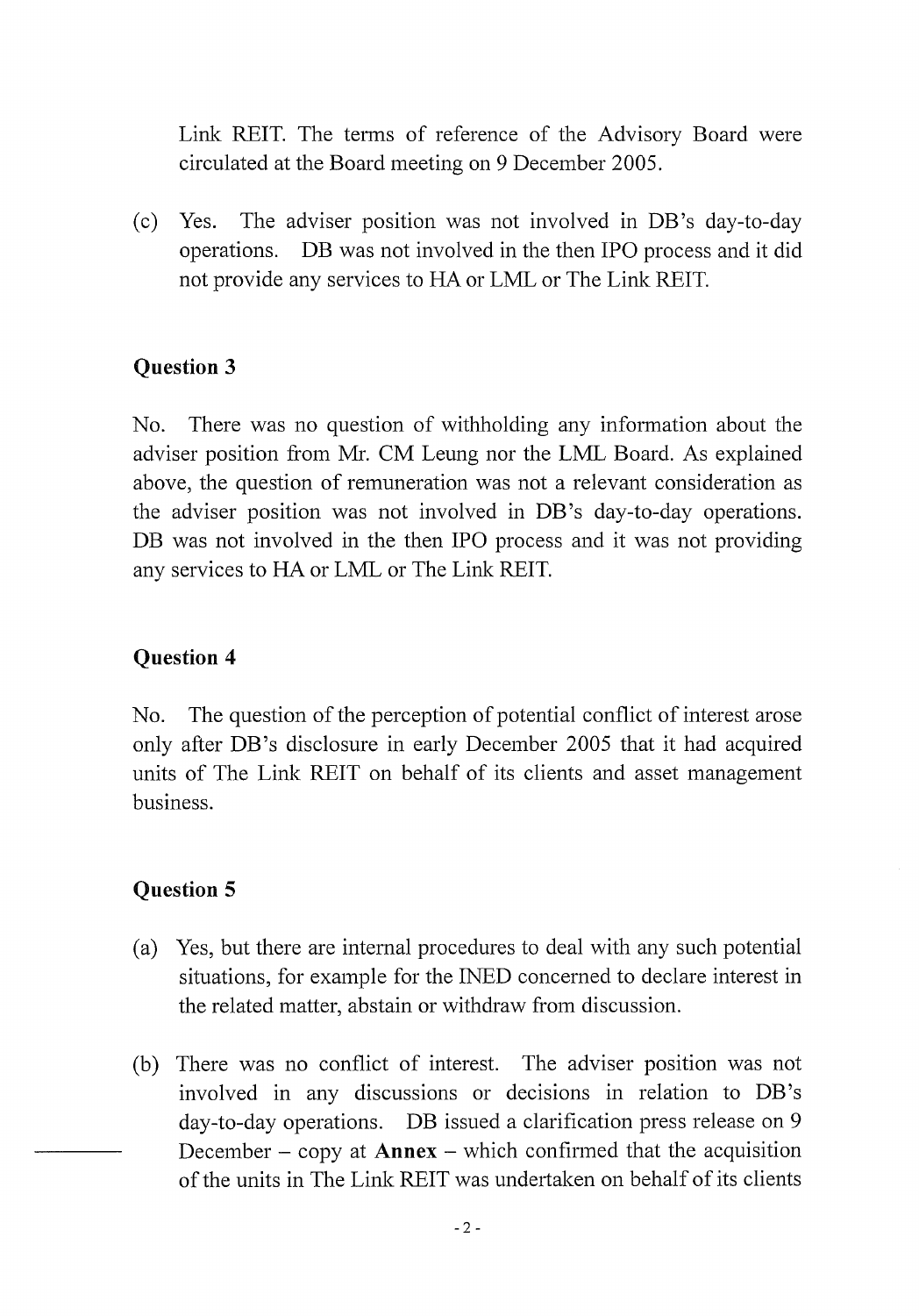and asset management business, and that such acquisition could not in any way have been influenced by, or known by, any adviser of DB, including myself. It is normal market practice that any trading activities would be carried out independently on behalf of clients and that confidentiality is strictly observed by the trading staff concerned.

- (c) See answers at  $5(a)$  and (b) above.
- (d) A conflict of interest refers to a situation where the personal or financial interests of an individual board member compete or conflict with his fiduciary duties to act in the interests of The Link Management Limited or The Link REIT. If that situation is unavoidable, the member concerned must report it to enable that situation to be dealt with in accordance with established internal procedures, i.e. to declare interest, abstain or withdraw from discussion on the related matter.

# **Question 6**

- (a) Mr. CM Leung was consulted about the adviser position as a matter of transparency, to see if he or the Administration would have any concerns.
- (b) After confirmation from Mr. CM Leung that there was no objection in accepting the adviser position and before accepting the appointment as Chairman, LML.

# **Question 7**

No.

August 2006